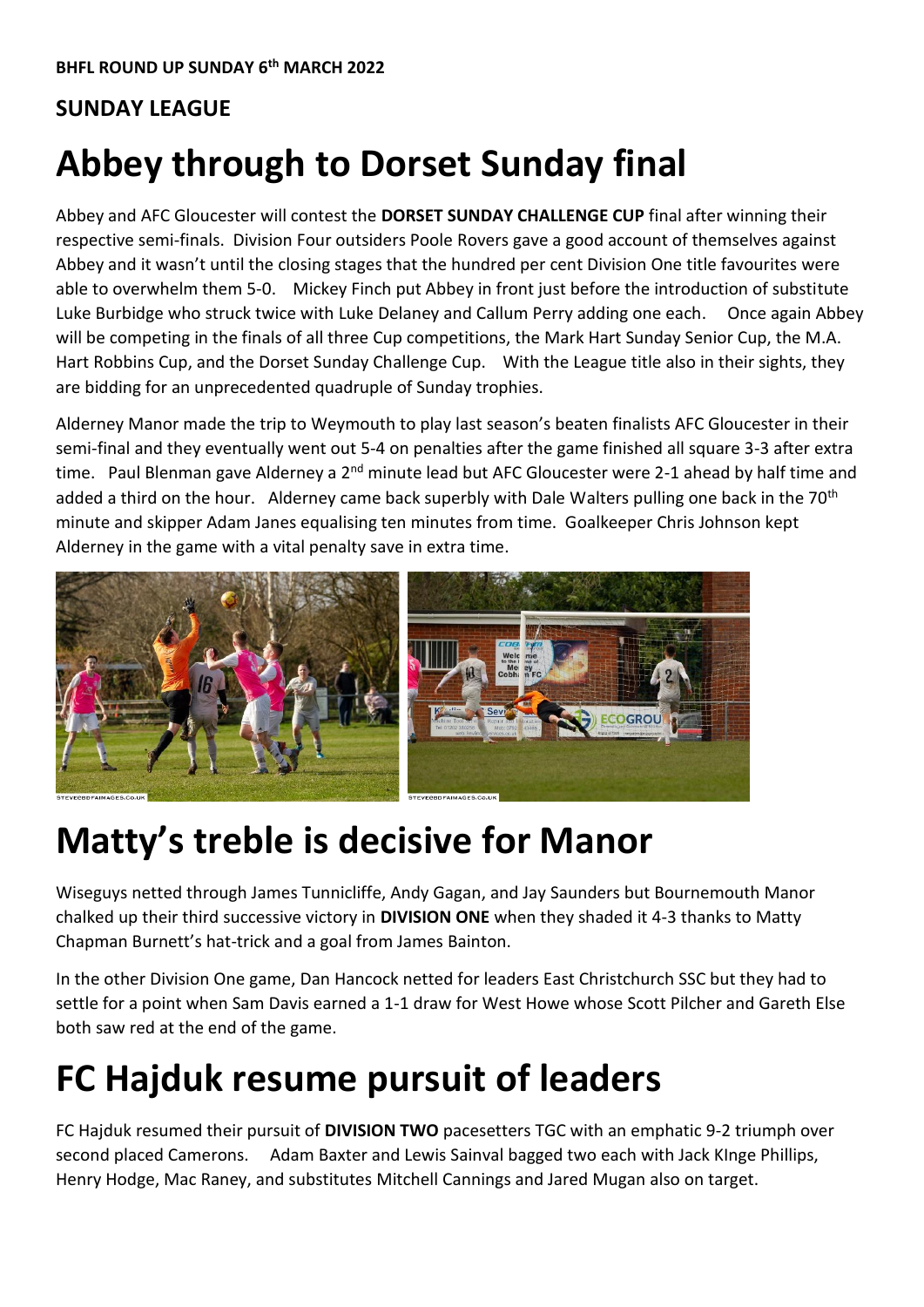Nick Magee and Jake Churchill struck for East Christchurch Athletic but Parkstone had the edge 3-2 thanks to Guy Banyard and a couple of goals from Jamie O'Shea to go past them into fourth place in the table.

Scott V move off the bottom of the table after Sam Pringle and Kieran Davies gave them the upper hand 4- 2 in the basement battle with Bournemouth Athletic who replied through Jack Laundon and Ethan Howes.

### **Kraken Sports clinch Division Three title**

Kraken Sports clinched the **DIVISION THREE** title with a game to spare when they emerged 3-1 winners from their crucial top of the table clash with previously unbeaten Rushmere. Ross Dominey put Kraken in front just before the interval when he was put through to slip the ball past the visitors' 'keeper. Leon Sansom levelled the scores after 63 minutes with a neat header but Kraken were back in front just four minutes later through Sam Barker. Second half substitute Simon Adair scored Kraken's third goal on 78 minutes, diving full length at the far post to head home a cross from the right.



Ferguson and Connor Doe struck for third placed Grange Athletic in **DIVISION FOUR** but AFC Burton are just a point behind with four games in hand after Diego Galusni, Scott Downer, George Hancock, and substitute Ryan Attree gave them the upper hand 4-2.

Meanwhile substitute Ollie Woolley ensured a 1-1 draw for Shane Stanley against Allegro Park Rangers who replied through Luke Scrimshaw.

## **Alderney Ressies poised to win title**

Only a disaster of massive proportions will prevent Alderney Manor Reserves from lifting the **DIVISION FIVE** trophy after their 3-0 victory over promotion rivals Woodville Wanderers through Toby Williams and a couple of goals from Aaron Carrivick.

Forest United move past Woodville Wanderers into second place after Reece Miller put paid to Academy 1- 0 but last week's 8-1 drubbing against Woodville has left their title hopes in tatters.

P.T.L.C. move up to fifth place after Oscar Habgood, Benson Waldron, and substitute Nathan Fellows ensured a 3-1 success against Bourne who replied through Adam Abo-Rashed.